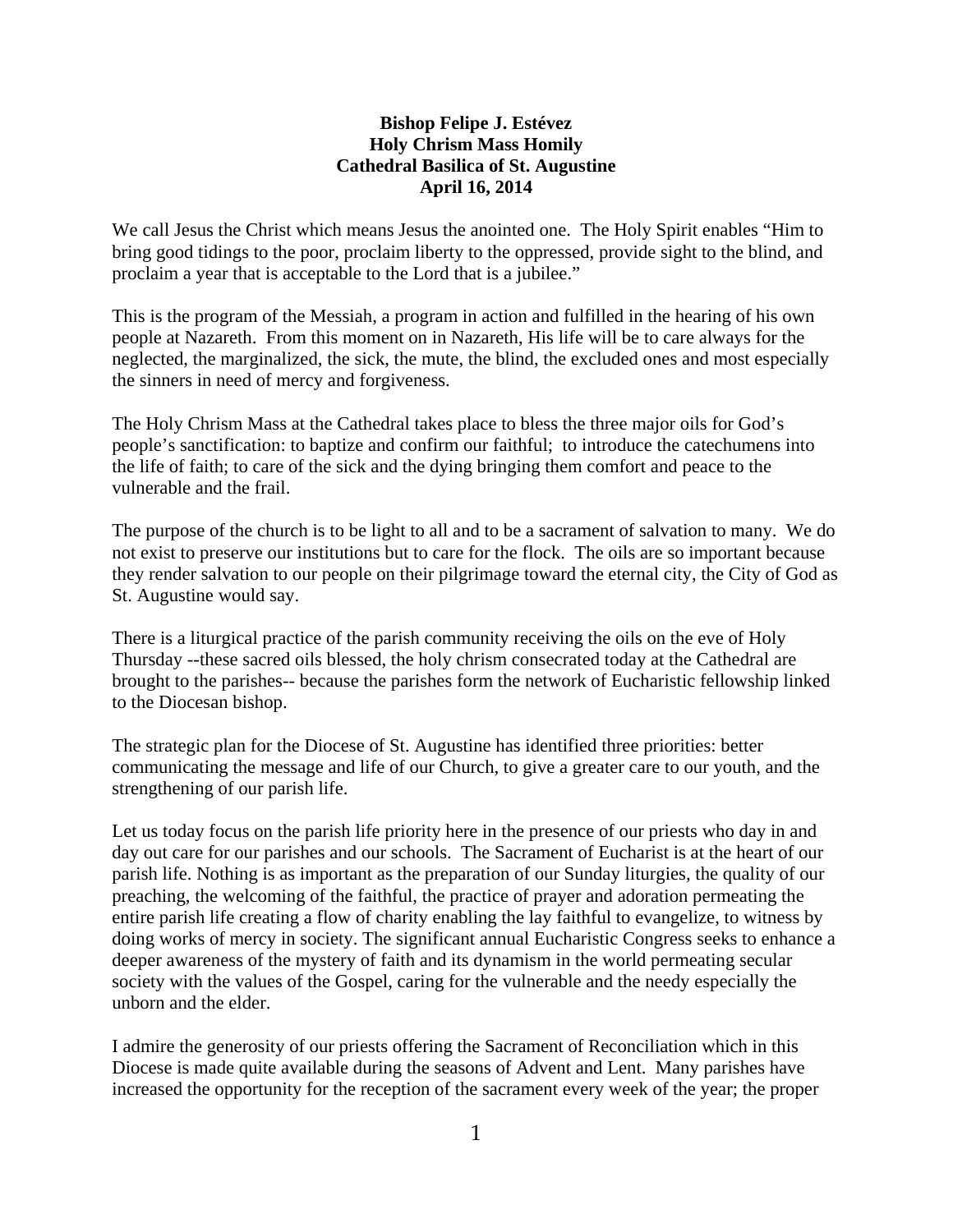reception of Communion motives us to come often to the sacrament of healing and reconciliation. When Catholics who have left the weekly practice of the Eucharist come to their senses and decide to come home to their parishes, this coming home passes first through the experience of Sacrament of Reconciliation. In the name of thousands of sinners, including myself; I thank today the priests who with considerable modesty and patience are the instruments of the Good Shepherd in transmitting the richness of God's mercy, "providing liberty to the oppressed and giving sight to the blind". As Blessed John Paul II often said "true freedom is attained when we walk in the splendor of the truth."

The venerable Father Felix Varela, known in New York as the Apostle of the Irish, who lived his last four years in this city lived here in this parish Cathedral; his room was what it is today, the eastern wing of the Cathedral, was remembered by all as a priest who always visited the sick and the dying. I recently received a letter from a parishioner of Holy Family Parish in Jacksonville, she said "I am under the care of the Community Hospice Center in Jacksonville, my oncologist and my surgeon both agreed that I have 3 to 6 months to live, however, I believe it is all up to God and I am asking him for an extension. Bishop Estevez I am not writing to you about my challenge, I am writing to you on behalf of my fellow Catholics who are in a very tragic and sad situation. If they are "fallen away" from the Church and do not belong to a parish, they will, more than likely, NOT receive the Last Rites when they are dying! If this dying person does not belong to a Catholic Church, he usually will not have a priest respond. This is so upsetting to me and I am sure to him and his family. I realize how bad our shortage of holy priests is but I feel this idea may save souls and by demonstrating this love, compassion and mercy of our Lord, may even bring some families and friends of the deceased, brothers or sisters back to the holy mother church. This letter deeply moved me for Julia understood deeply the precious value of the oil of the sick; she pleaded for the ministry of priests, she reflected the urgency and tragedy of an overlooked group of our Catholic family.

A parish is strong and alive where the sacraments of the faith are truly nurturing the faith of the people of God. The faithful enabled and inspired will make a difference in the city in active stewardship of their time and by apostolates attuned to the creativity of the Holy Spirit, strengthening their marriage, their family life and their civic responsibilities as active citizens.

Blessed is the parish, whose shepherd loves the people and finds joy in self-giving Eucharistic love for them. This ministry of presence needs to be renewed each day at the level of the heart. This presence challenged by the fatigue of the ministry and so many expectations is what matters most in faithful priestly care. Each year at the Chrism Mass the renewal of priestly promises takes place with the union of the body of priests, the bishop and God's people. Then God's people are asked to pray always for their priests. The Bishop who knows of his lowliness, asks also for prayers for him so that reminded by the sign of the ring he wears, he might truly love in sacrificial dedication, this Church, the entire Diocese of St. Augustine. Today I give thanks for the faithful ministry of ten brothers priests who celebrate their jubilee of 25 years and 50 years of priestly service. This family is proud of them and says to them "Ad multos annos!" They are, Fathers Alan Bower, Calonge Lemaine, Jeff McGowan, George Maniangattu, and Rene Robert. And celebrating the golden anniversary: Fathers Joseph Maniangat, Victor Narivelli, Donald Sullivan, Mike Williams and Joseph Zawada.